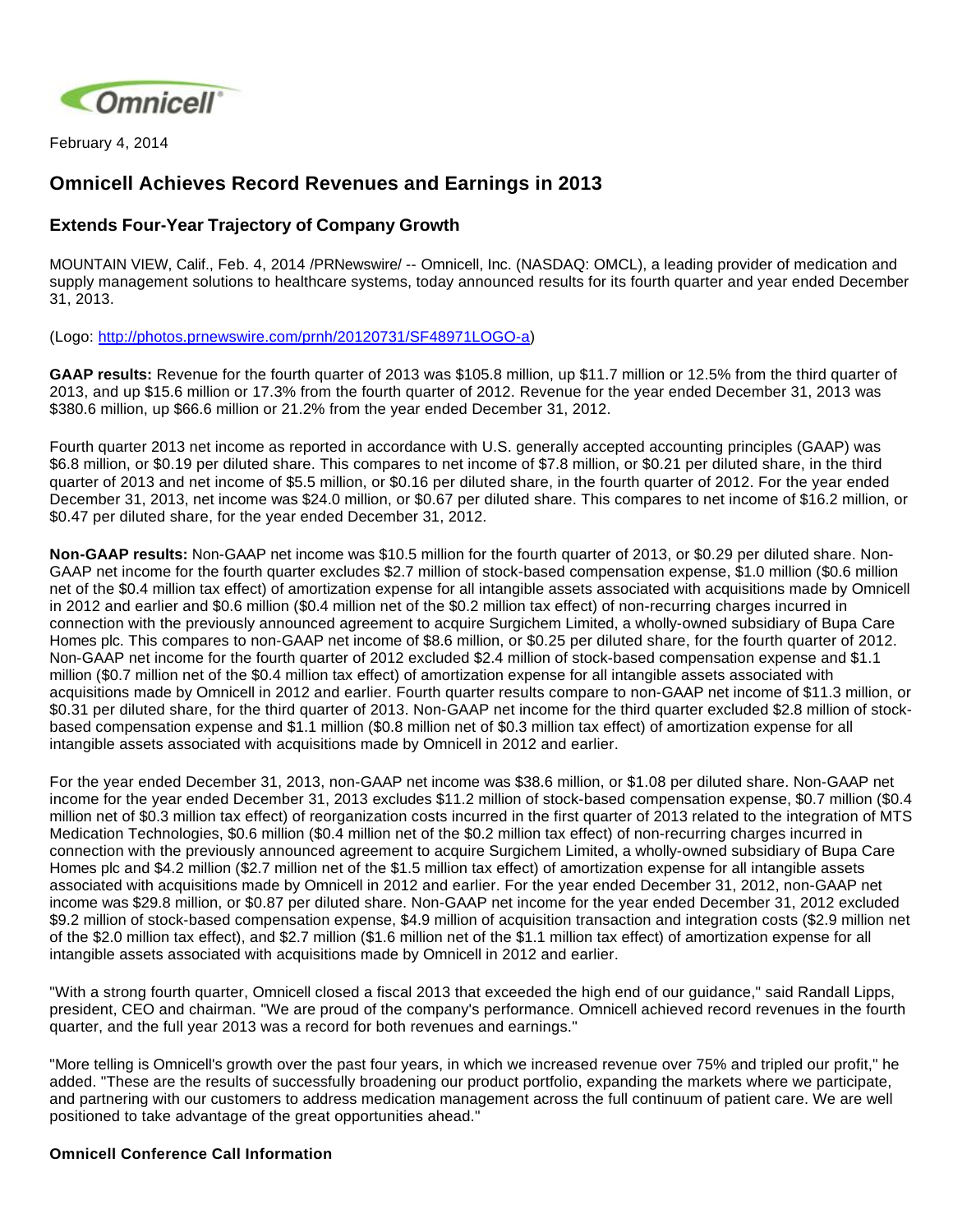Omnicell will hold a conference call today at 2:30 p.m. PT to discuss fourth quarter financial results. The conference call can be monitored by dialing 1-866-830-5685 within the U.S. or 1-706-758-4883 for all other locations. The Conference ID # is 40292991. Internet users can access the conference call at [http://ir.omnicell.com/events.cfm.](http://ir.omnicell.com/events.cfm) A replay of the call will be available today at approximately 7:30 p.m. PT and will be available until 12:00 p.m. PT on February 28. The replay access numbers are 1-855-859-2056 within the U.S. and 1-404-537-3406 for all other locations, Conference ID # is 40292991.

## **About Omnicell**

For over 20 years, the mission of Omnicell (NASDAQ: OMCL) has been creating new efficiencies to help improve patient care, anywhere it is delivered. Omnicell is a leading supplier of comprehensive automation and business analytics software solutions for patient-centric medication and supply management across the entire healthcare continuum, from the acute care hospital setting to post-acute skilled nursing and long-term care facilities to the home.

Since 1992, more than 2,800 Acute Care customers worldwide have utilized Omnicell's medication automation, supply chain and analytics solutions to enable them to increase operational efficiency, reduce errors, deliver actionable intelligence and improve patient safety. Omnicell Non-Acute Care solutions, including its MTS Medication Technologies brand, provide innovative medication adherence packaging solutions that can help reduce costly hospital readmissions and enable approximately 6,000 institutional and retail pharmacies worldwide to maintain high accuracy and quality standards in medication dispensing and administration while optimizing productivity and controlling costs.

For more information about Omnicell, please visit [www.omnicell.com](http://www.omnicell.com/).

## **Forward-Looking Statements**

To the extent any statements contained in this release deal with information that is not historical, these statements are "forward-looking statements" within the meaning of the Private Securities Litigation Reform Act of 1995. As such, they are subject to the occurrence of many events outside Omnicell's control and are subject to various risk factors that could cause actual results to differ materially from those expressed or implied in any forward-looking statement. Such statements include, but are not limited to Omnicell's growth and the success of Omnicell's strategy. Risks that contribute to the uncertain nature of the forward-looking statements include our ability to take advantage of the growth opportunities in medication management across the spectrum of healthcare settings from long term care to home care, unfavorable general economic and market conditions, risks to growth and acceptance of our products and services, including competitive conversions, and to growth of the clinical automation and workflow automation market generally, the potential of increasing competition, potential regulatory changes, and the ability of the company to improve sales productivity to grow product backlog and to develop new products and integrate acquired companies. These and other risks and uncertainties are described more fully in Omnicell's most recent filings with the Securities and Exchange Commission. Prospective investors are cautioned not to place undue reliance on forward-looking statements. All forward-looking statements contained in this press release speak only as of the date on which they were made. Omnicell undertakes no obligation to update such statements to reflect events that occur or circumstances that exist after the date on which they were made.

## **Use of Non-GAAP Financial Information**

This press release contains financial measures that are not calculated in accordance with U.S. generally accepted accounting principles (GAAP). Our management evaluates and makes operating decisions using various performance measures. In addition to Omnicell's GAAP results, we also consider non-GAAP gross profit, non-GAAP operating expenses, non-GAAP net income, and non-GAAP net income per diluted share. Additionally, we calculate Adjusted EBITDA (another non-GAAP measure) by means of adjustments to GAAP Net Income. These non-GAAP results should not be considered as an alternative to gross profit, operating expenses, net income, net income per diluted share, or any other performance measure derived in accordance with GAAP. We present these non-GAAP results because we consider them to be important supplemental measures of Omnicell's performance.

Our non-GAAP gross profit, non-GAAP operating expenses, non-GAAP net income and non-GAAP net income per diluted share are exclusive of certain items to facilitate management's review of the comparability of Omnicell's core operating results on a period to period basis because such items are not related to Omnicell's ongoing core operating results as viewed by management. We define our "core operating results" as those revenues recorded in a particular period and the expenses incurred within that period that directly drive operating income in that period. Management uses these non-GAAP financial measures in making operating decisions because, in addition to meaningful supplemental information regarding operating performance, the measures give us a better understanding of how we should invest in research and development, fund infrastructure growth and evaluate the effectiveness of marketing strategies. In calculating the above non-GAAP results, management specifically adjusted for the following excluded items:

a) Stock-based compensation expense impact of Accounting Standards Codification (ASC) 718. We recognize equity planrelated compensation expenses, which represent the fair value of all share-based payments to employees, including grants of employee stock options, as required under ASC 718, "Stock Compensation" as non-GAAP adjustments in each period.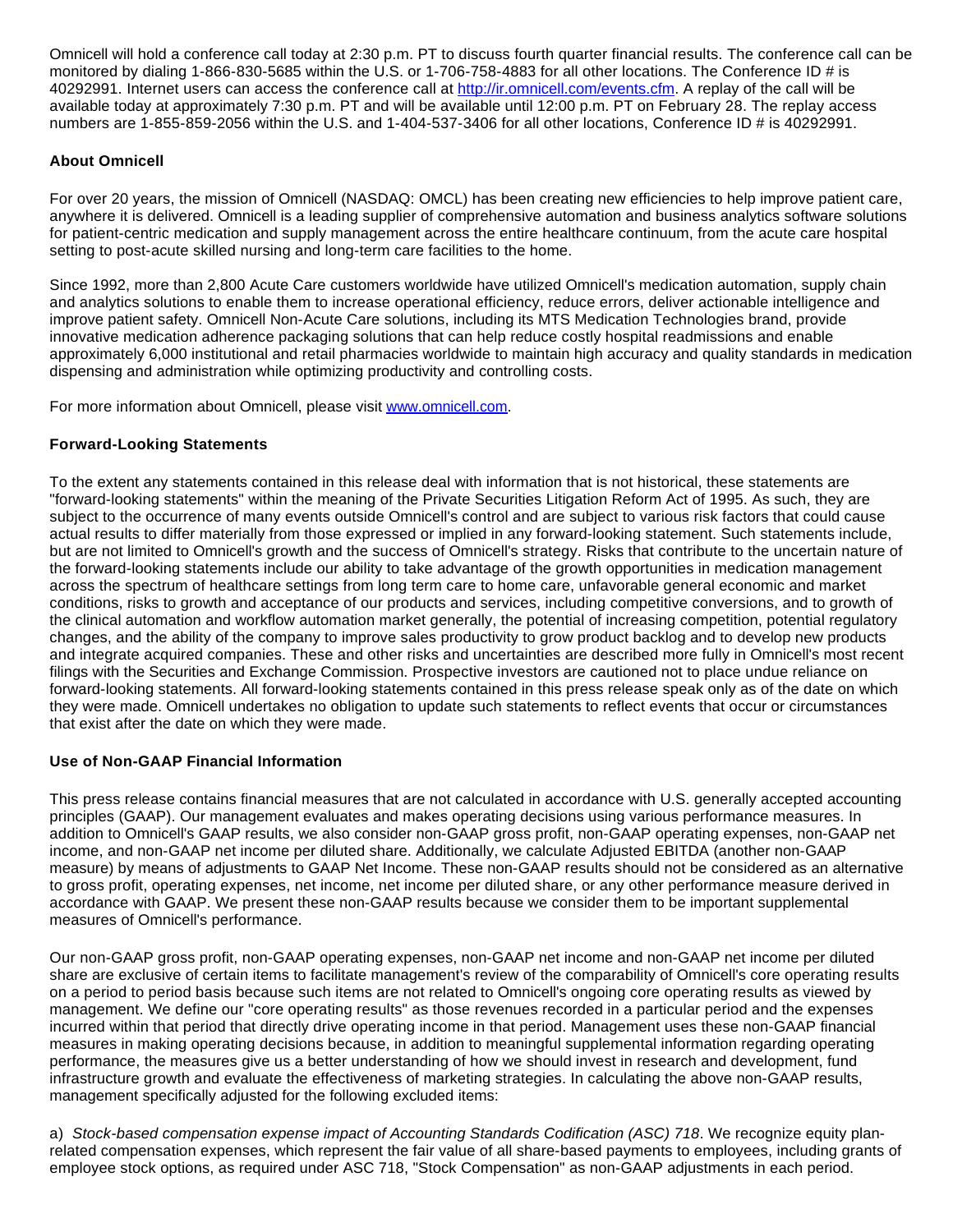b) Reorganization costs. During the year ended December 31, 2013, we recorded \$0.7 million of reorganization costs related to our Non-Acute Care segment (\$0.4 million net of the \$0.3 million tax effect). This charge is not expected to be recurring and, as such, the financial impact is excluded from our non-GAAP results.

c) Acquisition-related transaction and integration expenses. In connection with the previously announced agreement to acquire Surgichem Limited, we recorded \$0.6 million of pre-acquisition costs (\$0.4 million net of \$0.2 million tax effect) in the fourth quarter of 2013. In the second quarter of 2012, we recorded \$4.9 million of acquisition-related transaction and integration costs (\$2.9 million net of the \$2.0 million tax effect). These charges are not expected to be recurring and, as such, the financial impact of these costs is excluded from our non-GAAP results.

d) Intangible assets amortization from business acquisitions. We excluded from our non-GAAP results the intangible assets amortization expense resulting from the MTS acquisition as well as earlier Omnicell acquisitions. This impacts the fourth quarter of fiscal 2013 non-GAAP results by \$1.0 million (\$0.6 million net of \$0.4 million tax effect) and December 31, 2013 year-to-date non-GAAP results by \$4.2 million (\$2.7 million net of \$1.5 million tax effect). This impacted December 31, 2012 fourth quarter results by \$1.1 million (\$0.7 million net of \$0.4 million tax effect) and December 31, 2012 year-to-date results by \$2.7 million (\$1.6 million net of the \$1.1 million tax effect).These non-cash charges are not considered by management to reflect the core cash-generating performance of the business and therefore are excluded from our non-GAAP results.

Management adjusts for the above items because management believes that, in general, these items possess one or more of the following characteristics: their magnitude and timing is largely outside of Omnicell's control; they are unrelated to the ongoing operation of the business in the ordinary course; they are unusual and we do not expect them to occur in the ordinary course of business; or they are non-operational, or non-cash expenses involving stock option grants.

We believe that the presentation of these non-GAAP financial measures is warranted for several reasons:

1) Such non-GAAP financial measures provide an additional analytical tool for understanding Omnicell's financial performance by excluding the impact of items which may obscure trends in the core operating results of the business;

2) Since we have historically reported non-GAAP results to the investment community, we believe the inclusion of non-GAAP numbers provides consistency and enhances investors' ability to compare our performance across financial reporting periods;

3) These non-GAAP financial measures are employed by Omnicell's management in its own evaluation of performance and are utilized in financial and operational decision making processes, such as budget planning and forecasting; and

4) These non-GAAP financial measures facilitate comparisons to the operating results of other companies in our industry, which use similar financial measures to supplement their GAAP results, thus enhancing the perspective of investors who wish to utilize such comparisons in their analysis of our performance.

Set forth below are additional reasons why share-based compensation expense related to ASC 718 is excluded from our non-GAAP financial measures:

i) While share-based compensation calculated in accordance with ASC 718 constitutes an ongoing and recurring expense of Omnicell, it is not an expense that requires cash settlement by Omnicell. We therefore exclude these charges for purposes of evaluating core operating results. Thus, our non-GAAP measurements are presented exclusive of stock-based compensation expense to assist management and investors in evaluating our core operating results.

ii) We present ASC 718 share-based payment compensation expense in our reconciliation of non-GAAP financial measures on a pre-tax basis because the exact tax differences related to the timing and deductibility of share-based compensation, under ASC 718 are dependent upon the trading price of Omnicell's common stock and the timing and exercise by employees of their stock options. As a result of these timing and market uncertainties the tax effect related to share-based compensation expense would be inconsistent in amount and frequency and is therefore excluded from our non-GAAP results.

Our Adjusted EBITDA calculation is defined as earnings before interest income and expense, taxes, depreciation and amortization, and non-cash expenses, including ASC 718 stock compensation expense, as well as excluding certain non-GAAP adjustments.

As stated above, we present non-GAAP financial measures because we consider them to be important supplemental measures of performance. However, non-GAAP financial measures have limitations as an analytical tool and should not be considered in isolation or as a substitute for Omnicell's GAAP results. In the future, we expect to incur expenses similar to certain of the non-GAAP adjustments described above and expect to continue reporting non-GAAP financial measures excluding such items. Some of the limitations in relying on non-GAAP financial measures are: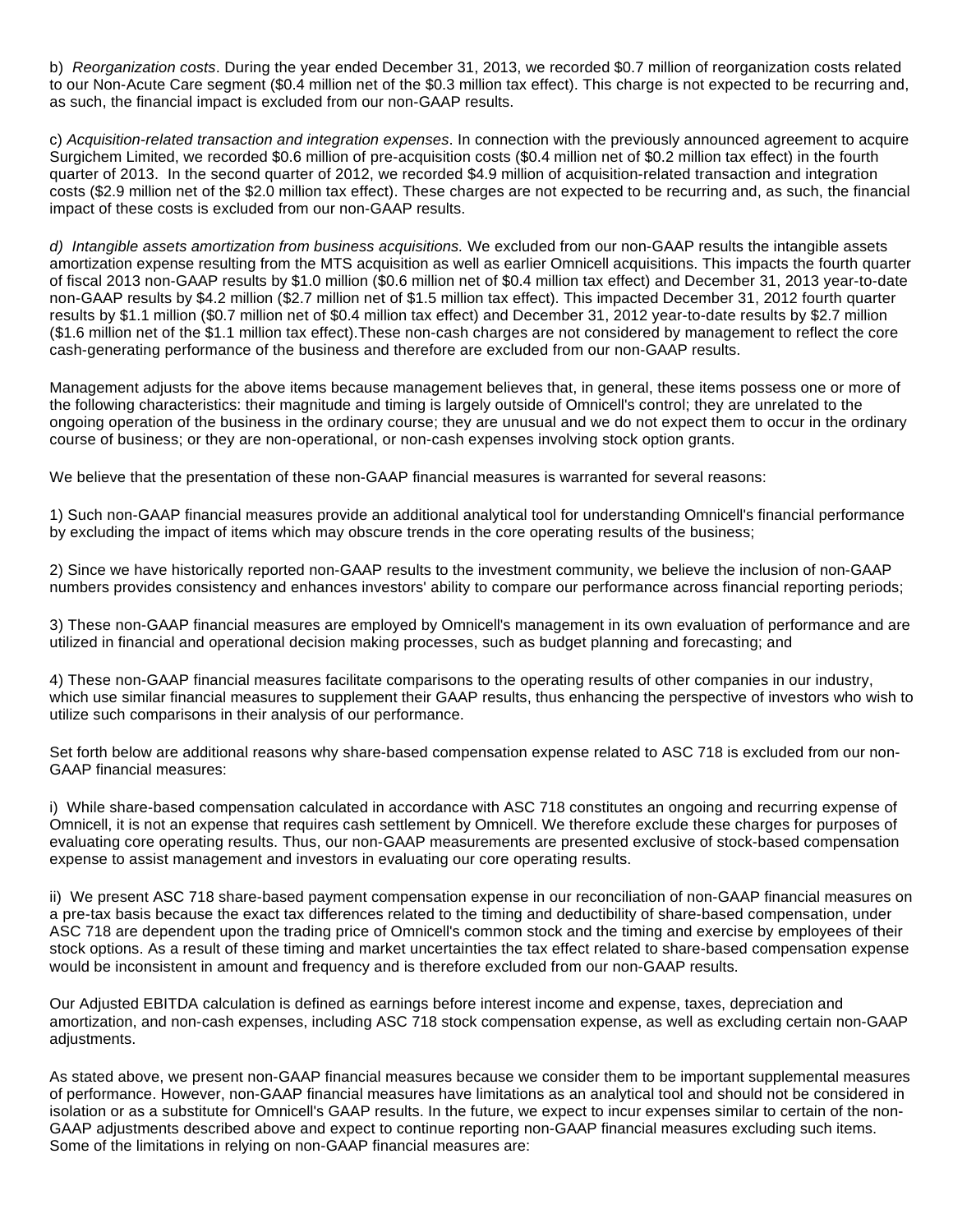- Omnicell's stock option and stock purchase plans are important components of incentive compensation arrangements and will be reflected as expenses in Omnicell's GAAP results for the foreseeable future under ASC 718.
- Other companies, including companies in Omnicell's industry, may calculate non-GAAP financial measures differently than Omnicell, limiting their usefulness as a comparative measure.

Pursuant to the requirements of SEC Regulation G, a detailed reconciliation between Omnicell's non-GAAP and GAAP financial results is set forth in the financial tables at the end of this press release. Investors are advised to carefully review and consider this information strictly as a supplement to the GAAP results that are contained in this press release and in Omnicell's SEC filings.

OMCL-E

#### **Omnicell, Inc. Condensed Consolidated Statements of Operations (In thousands, except per share data, unaudited)**

|                                          |                      | <b>Three Months Ended</b> |                      |                      | <b>Year Ended</b> |                      |
|------------------------------------------|----------------------|---------------------------|----------------------|----------------------|-------------------|----------------------|
|                                          | December 31,<br>2013 | September 30,<br>2013     | December 31,<br>2012 | December 31,<br>2013 |                   | December 31,<br>2012 |
| Revenues:                                |                      |                           |                      |                      |                   |                      |
| Product                                  | \$<br>86,864         | \$<br>75,508              | \$<br>72,415         | \$<br>307,189        | \$                | 247,654              |
| Services and other revenues              | 18,886               | 18,531                    | 17,754               | 73,396               |                   | 66,373               |
| Total revenue                            | 105,750              | 94,039                    | 90,169               | 380,585              |                   | 314,027              |
| Cost of revenues:                        |                      |                           |                      |                      |                   |                      |
| Cost of product revenues                 | 41,187               | 33,977                    | 32,837               | 144,997              |                   | 112,369              |
| Cost of services and other revenues      | 7,939                | 8,022                     | 7,956                | 32,189               |                   | 31,070               |
| Total cost of revenues                   | 49,126               | 41,999                    | 40,793               | 177,186              |                   | 143,439              |
| Gross profit                             | 56,624               | 52,040                    | 49,376               | 203,399              |                   | 170,588              |
| Operating expenses:                      |                      |                           |                      |                      |                   |                      |
| Research and development                 | 7,440                | 6,561                     | 6,188                | 29,105               |                   | 23,726               |
| Selling, general and administrative      | 38,129               | 34,762                    | 33,354               | 138,995              |                   | 119,736              |
| Total operating expenses                 | 45,569               | 41,323                    | 39,542               | 168,100              |                   | 143,462              |
| Income from operations                   | 11,055               | 10,717                    | 9,834                | 35,299               |                   | 27,126               |
| Other income and (expense), net          | (136)                | 25                        | (108)                | (270)                |                   | (51)                 |
| Income before provision for income taxes | 10,919               | 10,742                    | 9,726                | 35,029               |                   | 27,075               |
| Provision for income taxes               | 4,096                | 2,987                     | 4,194                | 11,050               |                   | 10,897               |
| Net income                               | \$<br>6,823          | \$<br>7,755               | \$<br>5,532          | \$<br>23,979         | \$                | 16,178               |
| Net income per share:                    |                      |                           |                      |                      |                   |                      |
| Basic                                    | \$<br>0.19           | \$<br>0.22                | \$<br>0.17           | \$<br>0.69           | \$                | 0.49                 |
| <b>Diluted</b>                           | \$<br>0.19           | \$<br>0.21                | \$<br>0.16           | \$<br>0.67           | \$                | 0.47                 |
| Weighted average shares outstanding:     |                      |                           |                      |                      |                   |                      |
| <b>Basic</b>                             | 35,495               | 35,133                    | 33,282               | 34,736               |                   | 33,307               |
| <b>Diluted</b>                           | 36,610               | 36,190                    | 34,128               | 35,774               |                   | 34,213               |

#### **Omnicell, Inc. Condensed Consolidated Balance Sheets (In thousands)**

|                           | December 31,<br>2013 | December 31,<br>2012 |        |  |  |
|---------------------------|----------------------|----------------------|--------|--|--|
|                           | (unaudited)          |                      |        |  |  |
| <b>ASSETS</b>             |                      |                      |        |  |  |
| Current assets:           |                      |                      |        |  |  |
| Cash and cash equivalents | \$<br>104,531        | \$                   | 62,313 |  |  |
| Accounts receivable, net  | 58,597               |                      | 55,116 |  |  |
| Inventories               | 31,457               |                      | 26,903 |  |  |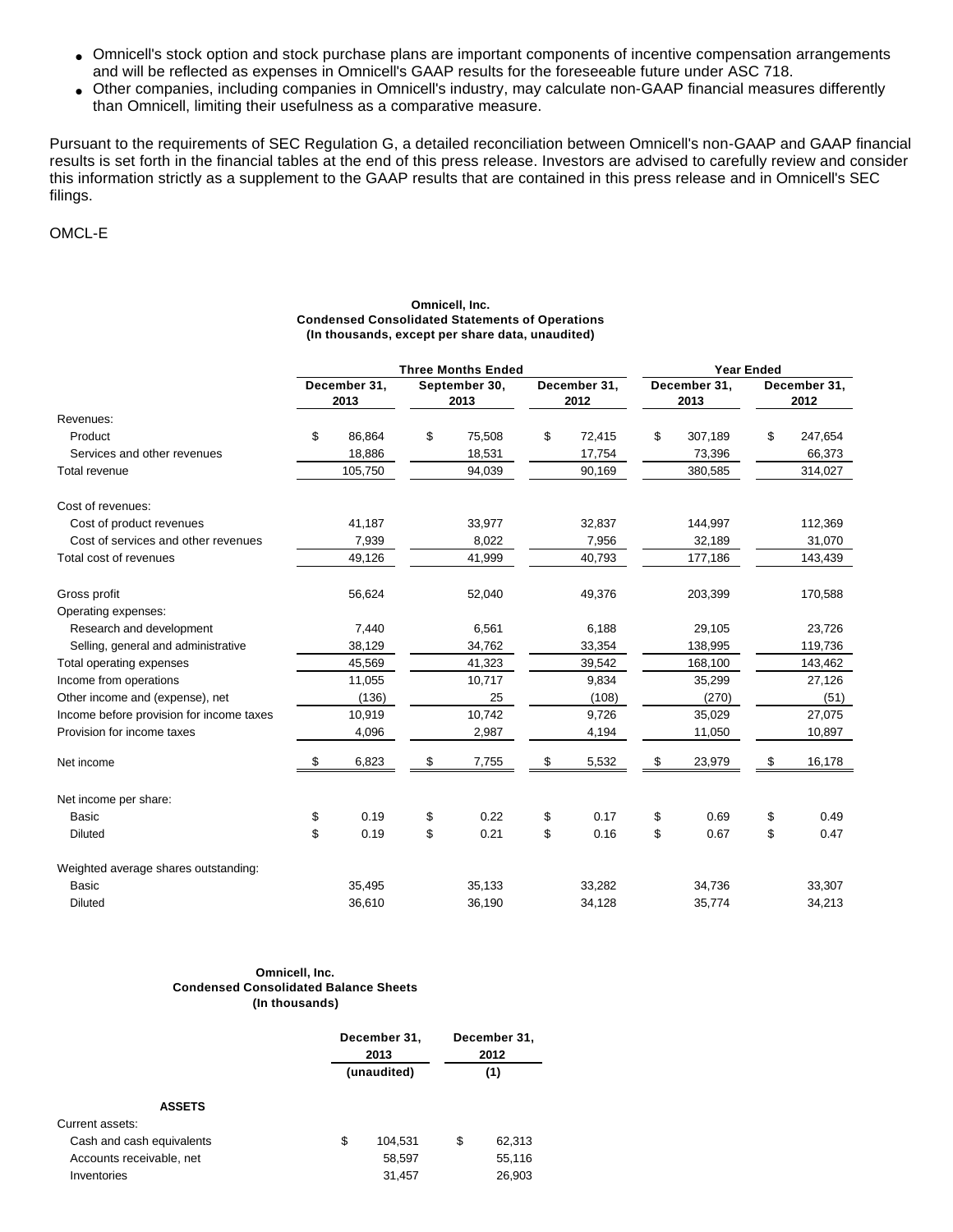| Prepaid expenses                                | 18,883        | 15,392        |
|-------------------------------------------------|---------------|---------------|
| Deferred tax assets                             | 12,635        | 11,860        |
| Other current assets                            | 7,674         | 9,172         |
| Total current assets                            | 233,777       | 180,756       |
| Property and equipment, net                     | 35,254        | 34,107        |
| Non-current net investment in sales-type leases | 11,485        | 13,228        |
| Goodwill                                        | 111,343       | 111,407       |
| Other intangible assets                         | 81,602        | 85,550        |
| Non-current deferred tax assets                 | 1,102         | 993           |
| Other assets                                    | 17,938        | 15,778        |
| <b>Total assets</b>                             | \$<br>492,501 | \$<br>441,819 |
| <b>LIABILITIES AND STOCKHOLDERS' EQUITY</b>     |               |               |
| <b>Current liabilities:</b>                     |               |               |
| Accounts payable                                | \$<br>16,471  | \$<br>18,255  |
| Accrued compensation                            | 20,266        | 11,613        |
| <b>Accrued liabilities</b>                      | 13,746        | 11,988        |
| Deferred service revenue                        | 22,626        | 20,449        |
| Deferred gross profit                           | 19,957        | 20,772        |
| <b>Total current liabilities</b>                | 93,066        | 83,077        |
| Non-current deferred service revenue            | 17,763        | 19,892        |
| Non-current deferred tax liabilities            | 28,162        | 26,491        |
| Other long-term liabilities                     | 5,176         | 4,809         |
| <b>Total liabilities</b>                        | 144,167       | 134,269       |
| Stockholders' equity:                           |               |               |
| Total stockholders' equity                      | 348,334       | 307,550       |
| Total liabilities and stockholders' equity      | \$<br>492,501 | \$<br>441,819 |

(1) Information derived from our December 31, 2012 audited Consolidated Financial Statements.

#### **Omnicell, Inc. Reconciliation of GAAP to Non-GAAP (In thousands, except per share data, unaudited)**

|                                                                                                                         |    |                      |                                     | Three months ended |                           |    |                                     |    |                      |    |                                     |  |  |
|-------------------------------------------------------------------------------------------------------------------------|----|----------------------|-------------------------------------|--------------------|---------------------------|----|-------------------------------------|----|----------------------|----|-------------------------------------|--|--|
|                                                                                                                         |    | December 31, 2013    |                                     |                    | <b>September 30, 2013</b> |    |                                     |    |                      |    | December 31, 2012                   |  |  |
|                                                                                                                         |    | <b>Net</b><br>income | Net income<br>per share-<br>diluted |                    | <b>Net</b><br>income      |    | Net income<br>per share-<br>diluted |    | <b>Net</b><br>income |    | Net income<br>per share-<br>diluted |  |  |
| <b>GAAP</b>                                                                                                             | \$ | 6,823                | \$<br>0.19                          | \$                 | 7,755                     | \$ | 0.21                                | \$ | 5,532                | \$ | 0.16                                |  |  |
| Non-GAAP adjustments:                                                                                                   |    |                      |                                     |                    |                           |    |                                     |    |                      |    |                                     |  |  |
| Pre-acquisition, transaction and integration costs<br>for acquisitions<br>Amortization of intangible assets acquired by |    | 605                  |                                     |                    |                           |    |                                     |    |                      |    |                                     |  |  |
| acquisition                                                                                                             |    | 1,049                |                                     |                    | 1,060                     |    |                                     |    | 1,057                |    |                                     |  |  |
| Subtotal pretax adjustments                                                                                             |    | 1,654                |                                     |                    | 1,060                     |    |                                     |    | 1,057                |    |                                     |  |  |
| Income tax effect of non-GAAP adjustments (a)                                                                           |    | (662)                |                                     |                    | (295)                     |    |                                     |    | (423)                |    |                                     |  |  |
| Subtotal after-tax adjustments                                                                                          |    | 992                  |                                     |                    | 765                       |    |                                     |    | 634                  |    |                                     |  |  |
| ASC 718 share-based compensation adjustment (b)                                                                         |    |                      |                                     |                    |                           |    |                                     |    |                      |    |                                     |  |  |
| Gross profit                                                                                                            |    | 287                  |                                     |                    | 325                       |    |                                     |    | 236                  |    |                                     |  |  |
| Operating expenses                                                                                                      |    | 2,442                |                                     |                    | 2,485                     |    |                                     |    | 2,197                |    |                                     |  |  |
| Total after-tax adjustments                                                                                             |    | 3,721                | 0.10                                |                    | 3,575                     |    | 0.10                                |    | 3,067                |    | 0.09                                |  |  |
| <b>Non-GAAP</b>                                                                                                         | S  | 10,544               | \$<br>0.29                          | \$                 | 11,330                    | \$ | 0.31                                | \$ | 8,599                | S  | 0.25                                |  |  |

(a) Tax effects are calculated using the effective tax rates for the respective periods presented.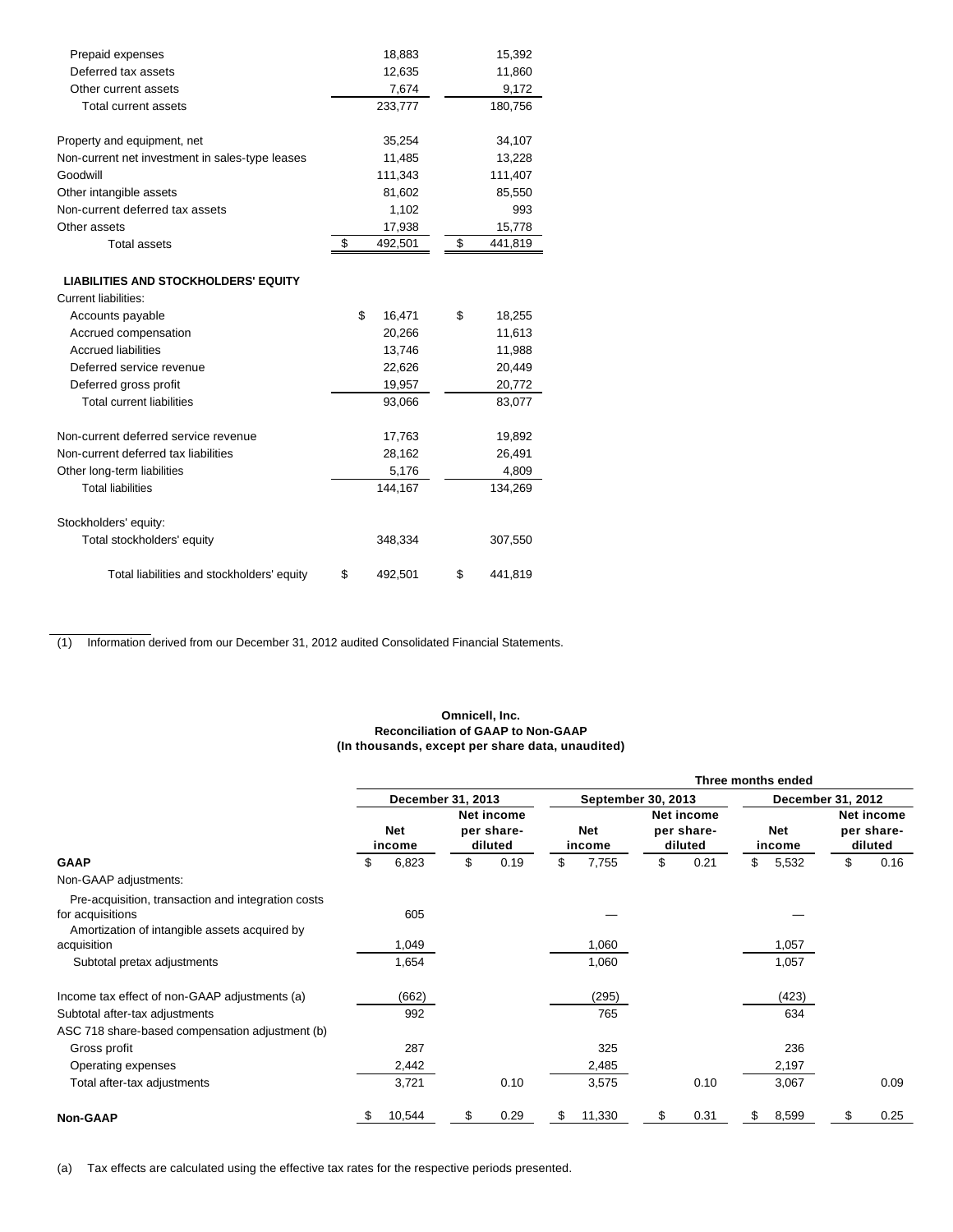#### **Omnicell, Inc. Reconciliation of GAAP to Non-GAAP (In thousands, except per share data, unaudited)**

|                                                                     |                      |         |    | <b>Year Ended</b>                   |    |                      |    |                                     |  |
|---------------------------------------------------------------------|----------------------|---------|----|-------------------------------------|----|----------------------|----|-------------------------------------|--|
|                                                                     | December 31, 2013    |         |    |                                     |    | December 31, 2012    |    |                                     |  |
|                                                                     | <b>Net</b><br>income |         |    | Net income<br>per share-<br>diluted |    | <b>Net</b><br>income |    | Net income<br>per share-<br>diluted |  |
| <b>GAAP</b>                                                         | \$                   | 23,979  | \$ | 0.67                                | \$ | 16,161               | \$ | 0.47                                |  |
| Non-GAAP adjustments:                                               |                      |         |    |                                     |    |                      |    |                                     |  |
| Business acquisition costs                                          |                      |         |    |                                     |    |                      |    |                                     |  |
| Reorganization costs (a)                                            |                      | 732     |    |                                     |    |                      |    |                                     |  |
| Pre-acquisition, transaction and integration costs for acquisitions |                      |         |    |                                     |    |                      |    |                                     |  |
| (b)                                                                 |                      | 605     |    |                                     |    | 4,855                |    |                                     |  |
| Amortization of intangible assets acquired by acquisition (c)       |                      | 4,229   |    |                                     |    | 2,672                |    |                                     |  |
| Subtotal pretax adjustments                                         |                      | 5,566   |    |                                     |    | 7,527                |    |                                     |  |
| Income tax effect of non-GAAP adjustments (d)                       |                      | (2,057) |    |                                     |    | (3,086)              |    |                                     |  |
| Subtotal after-tax adjustments                                      |                      | 3,509   |    |                                     |    | 4,441                |    |                                     |  |
| ASC 718 share-based compensation adjustment (e)                     |                      |         |    |                                     |    |                      |    |                                     |  |
| Gross profit                                                        |                      | 1,241   |    |                                     |    | 1,012                |    |                                     |  |
| Operating expenses                                                  |                      | 9,911   |    |                                     |    | 8,202                |    |                                     |  |
| Total after tax adjustments                                         |                      | 14,661  |    | 0.41                                |    | 13,655               |    | 0.40                                |  |
| <b>Non-GAAP</b>                                                     | \$                   | 38,640  | S  | 1.08                                | S  | 29,816               |    | 0.87                                |  |

(a) This adjustment is for reorganization costs related to our Non-Acute Care segment for the twelve months ended December 31, 2013.

(b) This adjustment is for the incurrence of pre-acquisition costs related to our previously announced agreement to acquire Surgichem Limited in December 2013 and transaction and integration costs related to our acquisition of MTS in May 2012.

- (c) Beginning with the second quarter of 2012, we are recognizing the amortization expense resulting from certain intangible assets recorded from business acquisitions as a non-GAAP adjustment, including MTS and prior acquisitions.
- (d) Tax effects are calculated using the effective tax rates for the respective periods presented.
- (e) This adjustment reflects the accounting impact of non-cash stock-based compensation expense related to the impact of ASC 718 for the periods shown.

#### **Omnicell, Inc. Calculation of Adjusted EBITDA (1) (In thousands, unaudited)**

|                                                     |                      |       |                       | <b>Three Months Ended</b> |                      |       | December 31,<br>2013<br>\$<br>23,979 |        | Year ended           |        |  |
|-----------------------------------------------------|----------------------|-------|-----------------------|---------------------------|----------------------|-------|--------------------------------------|--------|----------------------|--------|--|
|                                                     | December 31.<br>2013 |       | September 30,<br>2013 |                           | December 31.<br>2012 |       |                                      |        | December 31,<br>2012 |        |  |
| GAAP net income                                     | \$                   | 6,823 | \$                    | 7,755                     | \$                   | 5,532 |                                      |        | \$                   | 16,161 |  |
| Add back:                                           |                      |       |                       |                           |                      |       |                                      |        |                      |        |  |
| ASC 718 stock compensation expense                  |                      | 2,729 |                       | 2,810                     |                      | 2,433 |                                      | 11,152 |                      | 9,214  |  |
| Reorganization costs                                |                      |       |                       |                           |                      |       |                                      | 732    |                      |        |  |
| Transaction and integration costs for acquisitions, |                      |       |                       |                           |                      |       |                                      |        |                      |        |  |
| pre-tax                                             |                      | 605   |                       |                           |                      |       |                                      | 605    |                      | 4,855  |  |
| Interest                                            |                      |       |                       | (14)                      |                      | (2)   |                                      | 92     |                      | (48)   |  |
| Depreciation and amortization expense               |                      | 4,633 |                       | 4,488                     |                      | 4,077 |                                      | 18,365 |                      | 13,323 |  |
| Income tax expense                                  |                      | 4,096 |                       | 2,987                     |                      | 4,168 |                                      | 11,050 |                      | 10,871 |  |